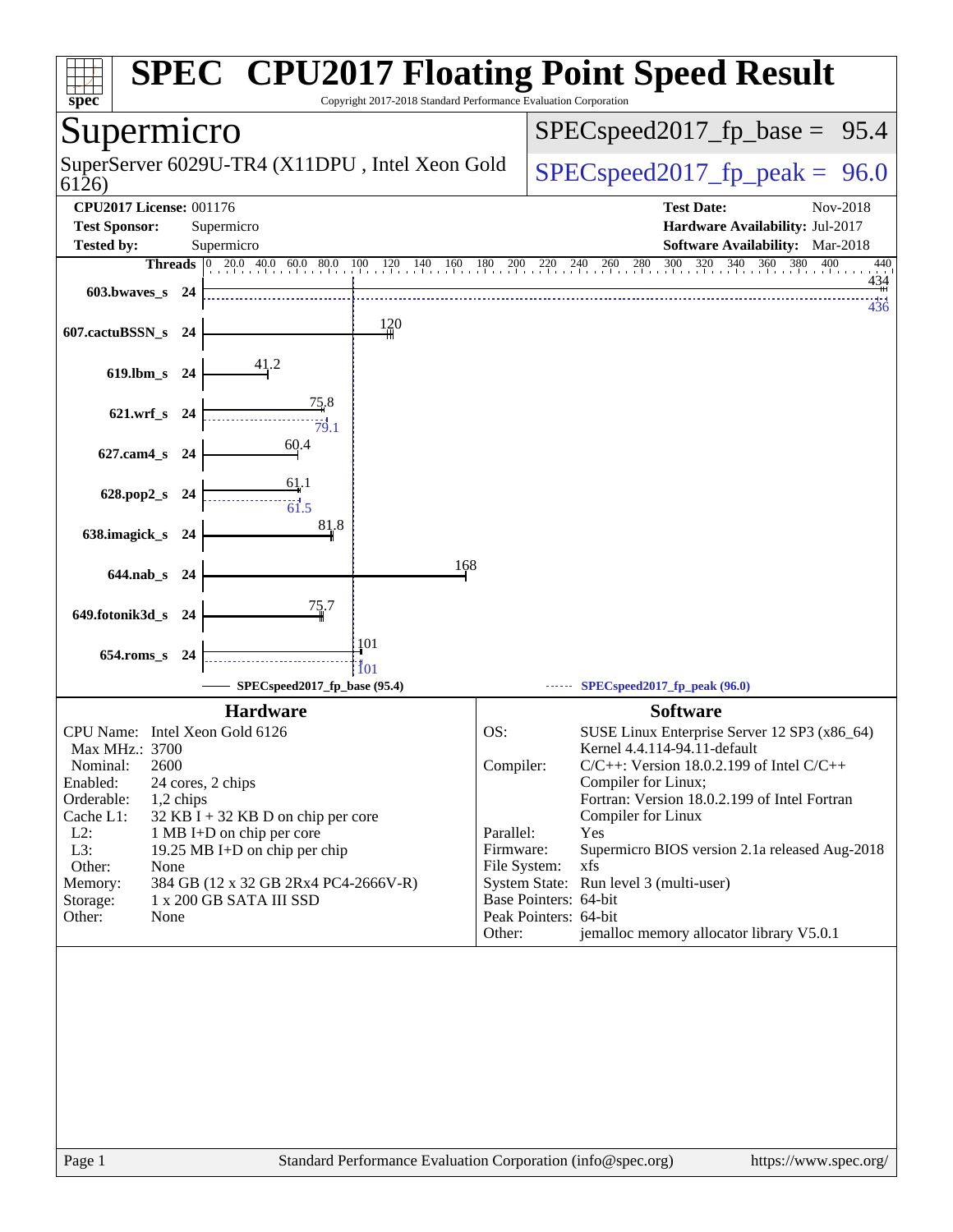

Copyright 2017-2018 Standard Performance Evaluation Corporation

## Supermicro

6126) SuperServer 6029U-TR4 (X11DPU, Intel Xeon Gold  $\big|$  SPECspeed 2017 fp\_peak = 96.0

 $SPECspeed2017_fp\_base = 95.4$ 

**[CPU2017 License:](http://www.spec.org/auto/cpu2017/Docs/result-fields.html#CPU2017License)** 001176 **[Test Date:](http://www.spec.org/auto/cpu2017/Docs/result-fields.html#TestDate)** Nov-2018

**[Test Sponsor:](http://www.spec.org/auto/cpu2017/Docs/result-fields.html#TestSponsor)** Supermicro **[Hardware Availability:](http://www.spec.org/auto/cpu2017/Docs/result-fields.html#HardwareAvailability)** Jul-2017

**[Tested by:](http://www.spec.org/auto/cpu2017/Docs/result-fields.html#Testedby)** Supermicro **[Software Availability:](http://www.spec.org/auto/cpu2017/Docs/result-fields.html#SoftwareAvailability)** Mar-2018

### **[Results Table](http://www.spec.org/auto/cpu2017/Docs/result-fields.html#ResultsTable)**

|                            | <b>Base</b>    |                |            |                | <b>Peak</b> |                |       |                |                |              |                |              |                |              |
|----------------------------|----------------|----------------|------------|----------------|-------------|----------------|-------|----------------|----------------|--------------|----------------|--------------|----------------|--------------|
| <b>Benchmark</b>           | <b>Threads</b> | <b>Seconds</b> | Ratio      | <b>Seconds</b> | Ratio       | <b>Seconds</b> | Ratio | <b>Threads</b> | <b>Seconds</b> | <b>Ratio</b> | <b>Seconds</b> | <b>Ratio</b> | <b>Seconds</b> | <b>Ratio</b> |
| 603.bwayes_s               | 24             | 135            | 436        | 136            | 434         | 136            | 433   | 24             | 137            | 430          | <u>135</u>     | 436          | 135            | 436          |
| 607.cactuBSSN s            | 24             | 138            | 121        | 139            | 120         | 142            | 117   | 24             | 138            | 121          | <u>139</u>     | <u>120</u>   | 142            | 17ء          |
| $619.$ lbm s               | 24             | 127            | 41.2       | 127            | 41.2        | 127            | 41.2  | 24             | 127            | 41.2         | 127            | 41.2         | 127            | 41.2         |
| $621$ .wrf s               | 24             | 175            | 75.8       | 172            | 76.9        | 175            | 75.4  | 24             | 169            | 78.4         | 167            | 79.1         | 167            | 79.3         |
| $627$ .cam4 s              | 24             | 146            | 60.5       | 147            | 60.4        | 147            | 60.4  | 24             | 146            | 60.5         | 147            | 60.4         | 147            | 60.4         |
| $628.pop2_s$               | 24             | 194            | 61.1       | 196            | 60.6        | 192            | 61.9  | 24             | 194            | 61.2         | 192            | 61.8         | 193            | 61.5         |
| 638.imagick_s              | 24             | 176            | 81.8       | 177            | 81.3        | 174            | 82.8  | 24             | 176            | 81.8         | 177            | 81.3         | 174            | 82.8         |
| $644$ .nab s               | 24             | 104            | 168        | 104            | 167         | 104            | 168   | 24             | 104            | 168          | 104            | 167          | 104            | 168          |
| 649.fotonik3d s            | 24             | 120            | 75.7       | 119            | 76.4        | 122            | 74.5  | 24             | <b>120</b>     | 75.7         | 119            | 76.4         | 122            | 74.5         |
| $654$ .roms s              | 24             | 156            | <u>101</u> | 158            | 99.9        | 156            | 101   | 24             | 156            | <u>101</u>   | 157            | 100          | 156            | 101          |
| $SPEC speed2017$ fp base = |                |                | 95.4       |                |             |                |       |                |                |              |                |              |                |              |

**[SPECspeed2017\\_fp\\_peak =](http://www.spec.org/auto/cpu2017/Docs/result-fields.html#SPECspeed2017fppeak) 96.0**

Results appear in the [order in which they were run.](http://www.spec.org/auto/cpu2017/Docs/result-fields.html#RunOrder) Bold underlined text [indicates a median measurement](http://www.spec.org/auto/cpu2017/Docs/result-fields.html#Median).

#### **[Operating System Notes](http://www.spec.org/auto/cpu2017/Docs/result-fields.html#OperatingSystemNotes)**

Stack size set to unlimited using "ulimit -s unlimited"

### **[General Notes](http://www.spec.org/auto/cpu2017/Docs/result-fields.html#GeneralNotes)**

Environment variables set by runcpu before the start of the run: KMP\_AFFINITY = "granularity=fine,compact" LD\_LIBRARY\_PATH = "/home/cpu2017/lib/ia32:/home/cpu2017/lib/intel64:/home/cpu2017/je5.0.1-32:/home/cpu2017/je5.0.1-64" OMP\_STACKSIZE = "192M"

 Binaries compiled on a system with 1x Intel Core i7-6700K CPU + 32GB RAM memory using Redhat Enterprise Linux 7.5 Transparent Huge Pages enabled by default Prior to runcpu invocation Filesystem page cache synced and cleared with: sync; echo 3> /proc/sys/vm/drop\_caches

 Yes: The test sponsor attests, as of date of publication, that CVE-2017-5754 (Meltdown) is mitigated in the system as tested and documented. Yes: The test sponsor attests, as of date of publication, that CVE-2017-5753 (Spectre variant 1) is mitigated in the system as tested and documented. Yes: The test sponsor attests, as of date of publication, that CVE-2017-5715 (Spectre variant 2) is mitigated in the system as tested and documented. jemalloc, a general purpose malloc implementation built with the RedHat Enterprise 7.5, and the system compiler gcc 4.8.5 sources available from jemalloc.net or <https://github.com/jemalloc/jemalloc/releases>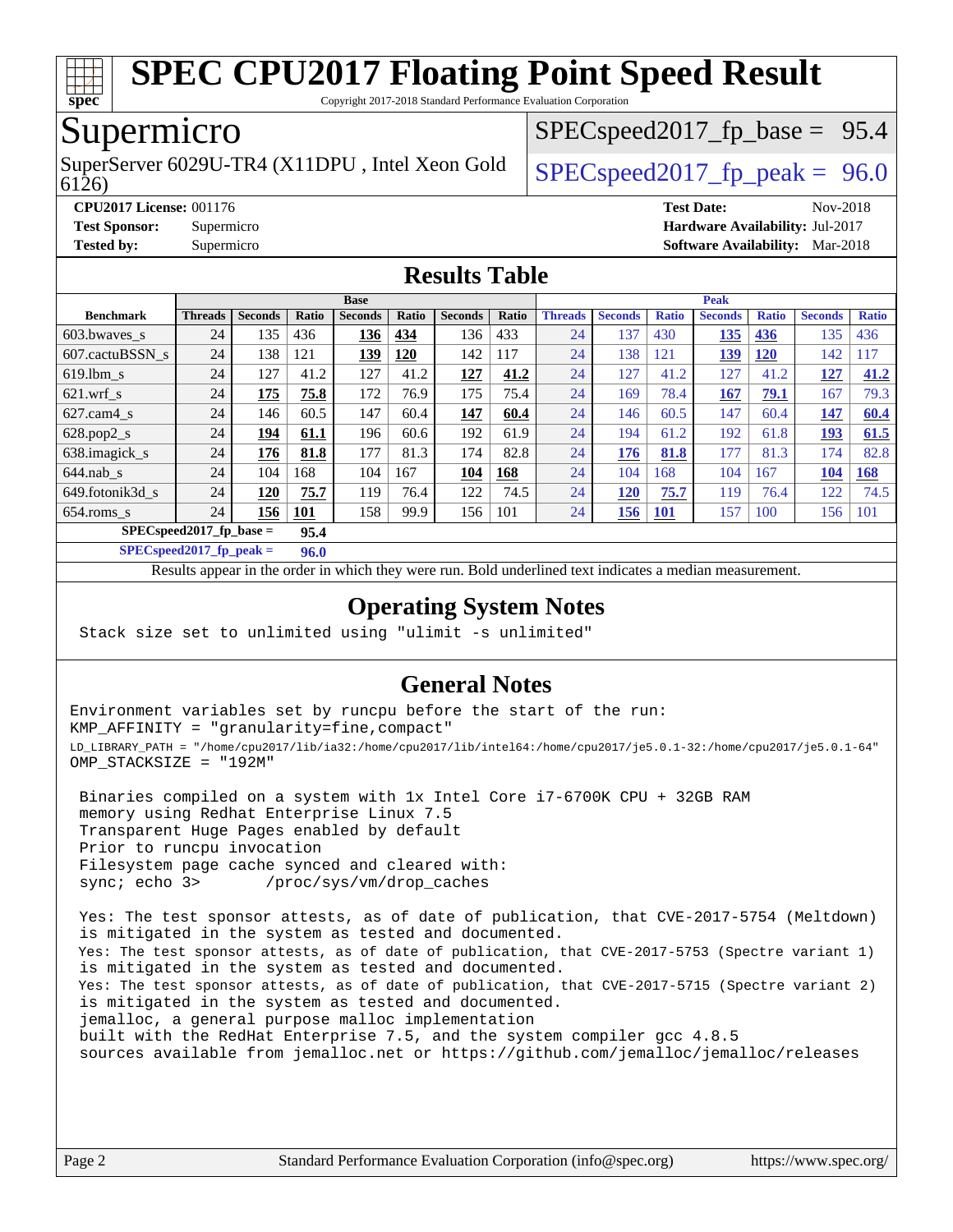

Copyright 2017-2018 Standard Performance Evaluation Corporation

### Supermicro

6126) SuperServer 6029U-TR4 (X11DPU, Intel Xeon Gold  $\big|$  [SPECspeed2017\\_fp\\_peak =](http://www.spec.org/auto/cpu2017/Docs/result-fields.html#SPECspeed2017fppeak) 96.0

 $SPECspeed2017_fp\_base = 95.4$ 

**[CPU2017 License:](http://www.spec.org/auto/cpu2017/Docs/result-fields.html#CPU2017License)** 001176 **[Test Date:](http://www.spec.org/auto/cpu2017/Docs/result-fields.html#TestDate)** Nov-2018 **[Test Sponsor:](http://www.spec.org/auto/cpu2017/Docs/result-fields.html#TestSponsor)** Supermicro **[Hardware Availability:](http://www.spec.org/auto/cpu2017/Docs/result-fields.html#HardwareAvailability)** Jul-2017 **[Tested by:](http://www.spec.org/auto/cpu2017/Docs/result-fields.html#Testedby)** Supermicro **[Software Availability:](http://www.spec.org/auto/cpu2017/Docs/result-fields.html#SoftwareAvailability)** Mar-2018

#### **[Platform Notes](http://www.spec.org/auto/cpu2017/Docs/result-fields.html#PlatformNotes)**

Page 3 Standard Performance Evaluation Corporation [\(info@spec.org\)](mailto:info@spec.org) <https://www.spec.org/> BIOS Settings: Hyper-Threading [ALL] = Disable LLC dead line alloc = Disable SDDC Plus One = Disable ADDDC Sparing = Disable Patrol Scrub = Disable Sysinfo program /home/cpu2017/bin/sysinfo Rev: r5974 of 2018-05-19 9bcde8f2999c33d61f64985e45859ea9 running on linux-ima8 Mon Nov 19 16:27:12 2018 SUT (System Under Test) info as seen by some common utilities. For more information on this section, see <https://www.spec.org/cpu2017/Docs/config.html#sysinfo> From /proc/cpuinfo model name : Intel(R) Xeon(R) Gold 6126 CPU @ 2.60GHz 2 "physical id"s (chips) 24 "processors" cores, siblings (Caution: counting these is hw and system dependent. The following excerpts from /proc/cpuinfo might not be reliable. Use with caution.) cpu cores : 12 siblings : 12 physical 0: cores 0 1 2 3 4 5 6 8 9 11 12 13 physical 1: cores 1 2 3 4 5 6 8 9 10 11 13 14 From lscpu: Architecture: x86\_64 CPU op-mode(s): 32-bit, 64-bit Byte Order: Little Endian  $CPU(s):$  24 On-line CPU(s) list: 0-23 Thread(s) per core: 1 Core(s) per socket: 12 Socket(s): 2 NUMA node(s): 2 Vendor ID: GenuineIntel CPU family: 6 Model: 85 Model name: Intel(R) Xeon(R) Gold 6126 CPU @ 2.60GHz Stepping: 4 CPU MHz: 1200.000 CPU max MHz: 2601.0000 CPU min MHz: 1000.0000 BogoMIPS: 5200.02 Virtualization: VT-x L1d cache: 32K L1i cache: 32K **(Continued on next page)**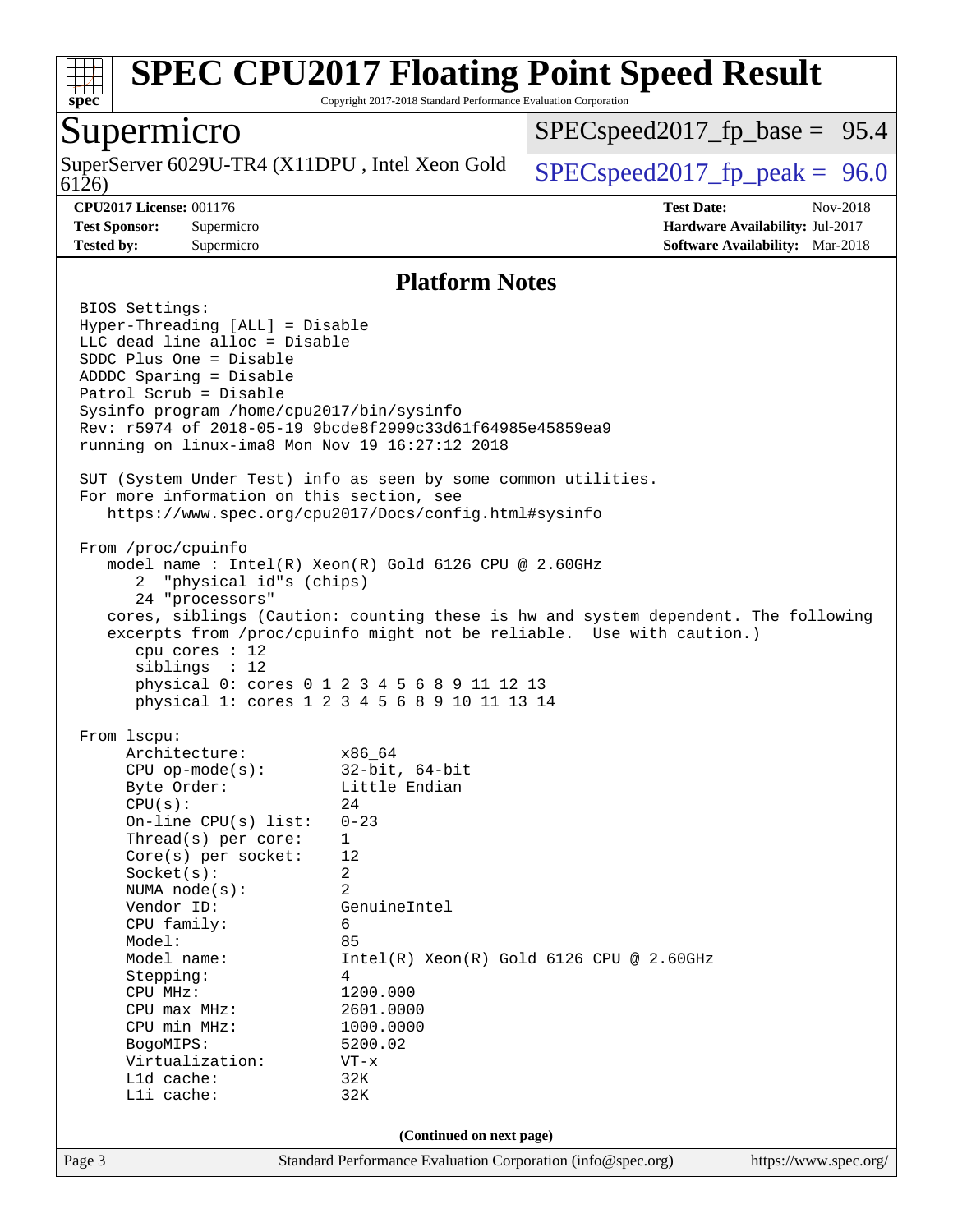

Copyright 2017-2018 Standard Performance Evaluation Corporation

### Supermicro

6126) SuperServer 6029U-TR4 (X11DPU, Intel Xeon Gold  $\big|$  SPECspeed 2017 fp\_peak = 96.0

 $SPECspeed2017_fp\_base = 95.4$ 

#### **[CPU2017 License:](http://www.spec.org/auto/cpu2017/Docs/result-fields.html#CPU2017License)** 001176 **[Test Date:](http://www.spec.org/auto/cpu2017/Docs/result-fields.html#TestDate)** Nov-2018

**[Test Sponsor:](http://www.spec.org/auto/cpu2017/Docs/result-fields.html#TestSponsor)** Supermicro **[Hardware Availability:](http://www.spec.org/auto/cpu2017/Docs/result-fields.html#HardwareAvailability)** Jul-2017 **[Tested by:](http://www.spec.org/auto/cpu2017/Docs/result-fields.html#Testedby)** Supermicro **[Software Availability:](http://www.spec.org/auto/cpu2017/Docs/result-fields.html#SoftwareAvailability)** Mar-2018

#### **[Platform Notes \(Continued\)](http://www.spec.org/auto/cpu2017/Docs/result-fields.html#PlatformNotes)**

 L2 cache: 1024K L3 cache: 19712K NUMA node0 CPU(s): 0-11 NUMA node1 CPU(s): 12-23 Flags: fpu vme de pse tsc msr pae mce cx8 apic sep mtrr pge mca cmov pat pse36 clflush dts acpi mmx fxsr sse sse2 ss ht tm pbe syscall nx pdpe1gb rdtscp lm constant\_tsc art arch\_perfmon pebs bts rep\_good nopl xtopology nonstop\_tsc aperfmperf eagerfpu pni pclmulqdq dtes64 monitor ds\_cpl vmx smx est tm2 ssse3 sdbg fma cx16 xtpr pdcm pcid dca sse4\_1 sse4\_2 x2apic movbe popcnt tsc\_deadline\_timer aes xsave avx f16c rdrand lahf\_lm abm 3dnowprefetch ida arat epb invpcid\_single pln pts dtherm intel\_pt rsb\_ctxsw spec\_ctrl retpoline kaiser tpr\_shadow vnmi flexpriority ept vpid fsgsbase tsc\_adjust bmi1 hle avx2 smep bmi2 erms invpcid rtm cqm mpx avx512f avx512dq rdseed adx smap clflushopt clwb avx512cd avx512bw avx512vl xsaveopt xsavec xgetbv1 cqm\_llc cqm\_occup\_llc pku ospke /proc/cpuinfo cache data cache size : 19712 KB

 From numactl --hardware WARNING: a numactl 'node' might or might not correspond to a physical chip. available: 2 nodes (0-1) node 0 cpus: 0 1 2 3 4 5 6 7 8 9 10 11 node 0 size: 192095 MB node 0 free: 188663 MB node 1 cpus: 12 13 14 15 16 17 18 19 20 21 22 23

 node 1 size: 193517 MB node 1 free: 189190 MB node distances:

 node 0 1 0: 10 21 1: 21 10

 From /proc/meminfo MemTotal: 394867648 kB HugePages\_Total: 0 Hugepagesize: 2048 kB

 From /etc/\*release\* /etc/\*version\* SuSE-release: SUSE Linux Enterprise Server 12 (x86\_64) VERSION = 12 PATCHLEVEL = 3 # This file is deprecated and will be removed in a future service pack or release. # Please check /etc/os-release for details about this release. os-release: NAME="SLES" VERSION="12-SP3"

**(Continued on next page)**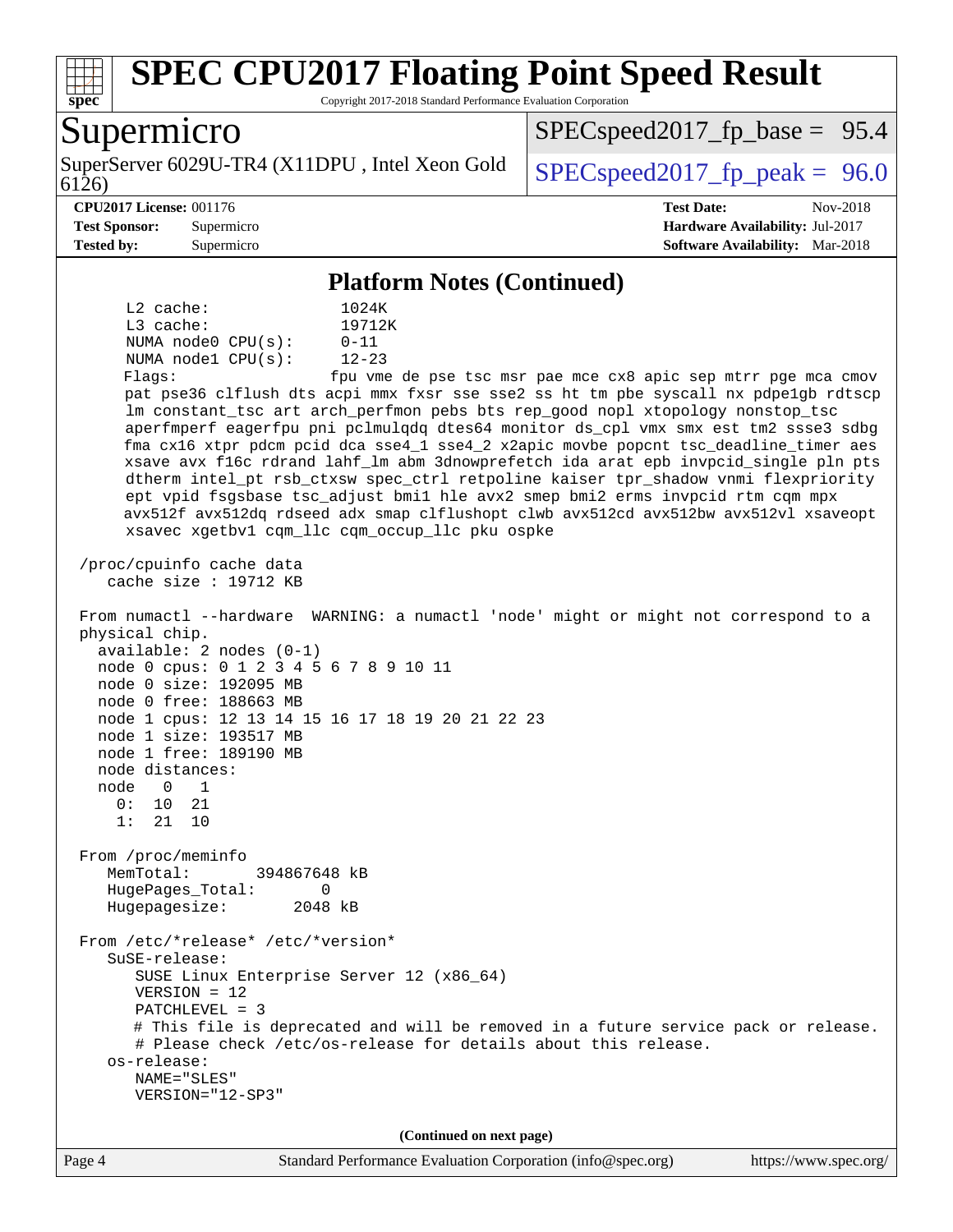

Copyright 2017-2018 Standard Performance Evaluation Corporation

### Supermicro

SuperServer 6029U-TR4 (X11DPU, Intel Xeon Gold  $\big|$  [SPECspeed2017\\_fp\\_peak =](http://www.spec.org/auto/cpu2017/Docs/result-fields.html#SPECspeed2017fppeak) 96.0

 $SPECspeed2017_fp\_base = 95.4$ 

6126)

**[CPU2017 License:](http://www.spec.org/auto/cpu2017/Docs/result-fields.html#CPU2017License)** 001176 **[Test Date:](http://www.spec.org/auto/cpu2017/Docs/result-fields.html#TestDate)** Nov-2018 **[Test Sponsor:](http://www.spec.org/auto/cpu2017/Docs/result-fields.html#TestSponsor)** Supermicro **[Hardware Availability:](http://www.spec.org/auto/cpu2017/Docs/result-fields.html#HardwareAvailability)** Jul-2017 **[Tested by:](http://www.spec.org/auto/cpu2017/Docs/result-fields.html#Testedby)** Supermicro **[Software Availability:](http://www.spec.org/auto/cpu2017/Docs/result-fields.html#SoftwareAvailability)** Mar-2018

#### **[Platform Notes \(Continued\)](http://www.spec.org/auto/cpu2017/Docs/result-fields.html#PlatformNotes)**

 VERSION\_ID="12.3" PRETTY\_NAME="SUSE Linux Enterprise Server 12 SP3" ID="sles" ANSI\_COLOR="0;32" CPE\_NAME="cpe:/o:suse:sles:12:sp3"

uname -a:

 Linux linux-ima8 4.4.114-94.11-default #1 SMP Thu Feb 1 19:28:26 UTC 2018 (4309ff9) x86\_64 x86\_64 x86\_64 GNU/Linux

Kernel self-reported vulnerability status:

 CVE-2017-5754 (Meltdown): Mitigation: PTI CVE-2017-5753 (Spectre variant 1): Mitigation: Barriers CVE-2017-5715 (Spectre variant 2): Mitigation: IBRS+IBPB

run-level 3 Nov 19 10:16

 SPEC is set to: /home/cpu2017 Filesystem Type Size Used Avail Use% Mounted on /dev/sda4 xfs 145G 43G 102G 30% /home

 Additional information from dmidecode follows. WARNING: Use caution when you interpret this section. The 'dmidecode' program reads system data which is "intended to allow hardware to be accurately determined", but the intent may not be met, as there are frequent changes to hardware, firmware, and the "DMTF SMBIOS" standard. BIOS American Megatrends Inc. 2.1a 08/23/2018 Memory: 12x NO DIMM NO DIMM

12x Samsung M393A4K40BB2-CTD 32 GB 2 rank 2666

(End of data from sysinfo program)

#### **[Compiler Version Notes](http://www.spec.org/auto/cpu2017/Docs/result-fields.html#CompilerVersionNotes)**

Page 5 Standard Performance Evaluation Corporation [\(info@spec.org\)](mailto:info@spec.org) <https://www.spec.org/> ============================================================================== CC 619.1bm s(base) 638.imagick s(base, peak) 644.nab s(base, peak) ----------------------------------------------------------------------------- icc (ICC) 18.0.2 20180210 Copyright (C) 1985-2018 Intel Corporation. All rights reserved. ------------------------------------------------------------------------------ ============================================================================== CC 619.lbm\_s(peak) ----------------------------------------------------------------------------- icc (ICC) 18.0.2 20180210 **(Continued on next page)**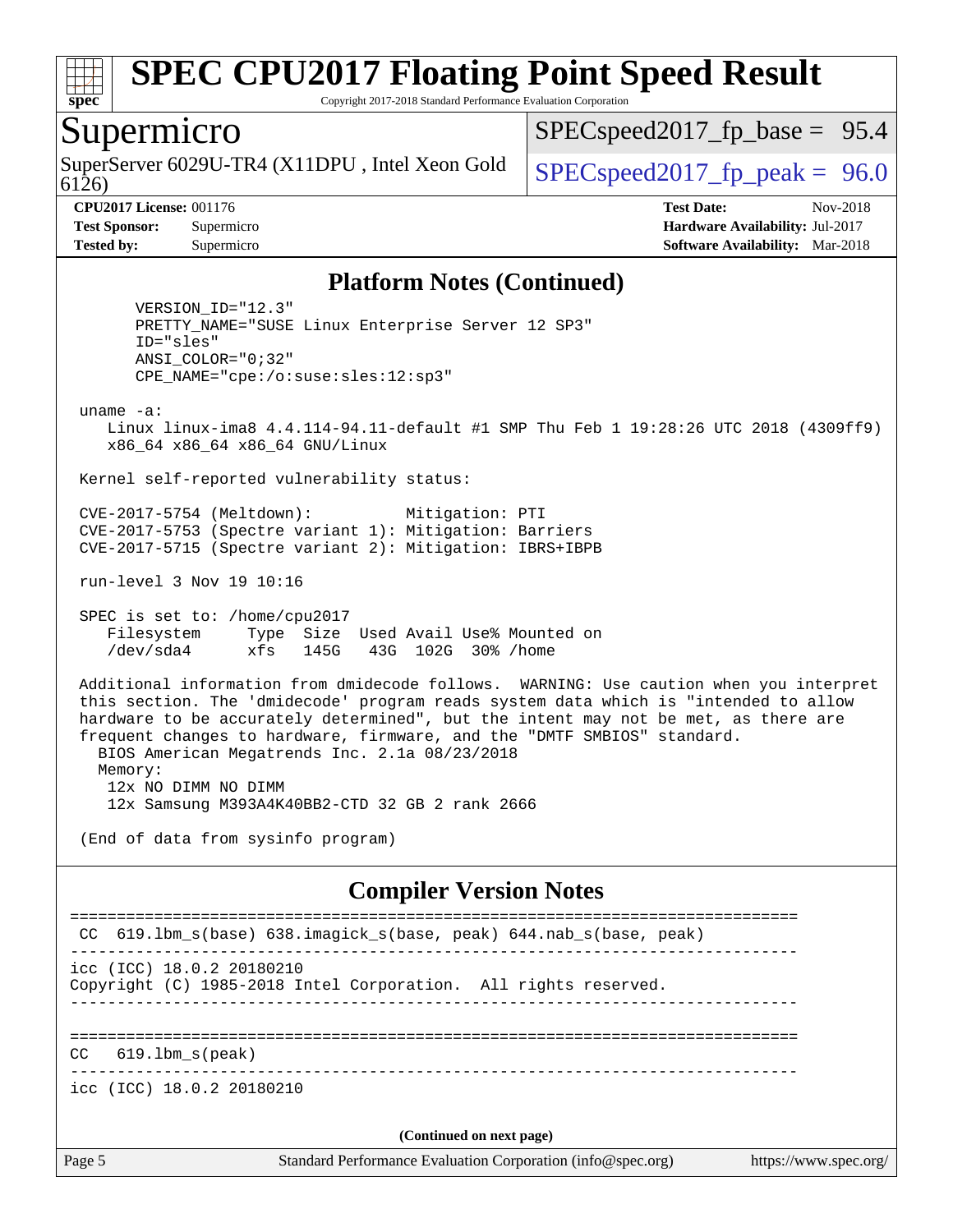

Copyright 2017-2018 Standard Performance Evaluation Corporation

## Supermicro

SuperServer 6029U-TR4 (X11DPU, Intel Xeon Gold  $\big|$  [SPECspeed2017\\_fp\\_peak =](http://www.spec.org/auto/cpu2017/Docs/result-fields.html#SPECspeed2017fppeak) 96.0

[SPECspeed2017\\_fp\\_base =](http://www.spec.org/auto/cpu2017/Docs/result-fields.html#SPECspeed2017fpbase) 95.4

6126)

**[CPU2017 License:](http://www.spec.org/auto/cpu2017/Docs/result-fields.html#CPU2017License)** 001176 **[Test Date:](http://www.spec.org/auto/cpu2017/Docs/result-fields.html#TestDate)** Nov-2018 **[Test Sponsor:](http://www.spec.org/auto/cpu2017/Docs/result-fields.html#TestSponsor)** Supermicro **[Hardware Availability:](http://www.spec.org/auto/cpu2017/Docs/result-fields.html#HardwareAvailability)** Jul-2017 **[Tested by:](http://www.spec.org/auto/cpu2017/Docs/result-fields.html#Testedby)** Supermicro **[Software Availability:](http://www.spec.org/auto/cpu2017/Docs/result-fields.html#SoftwareAvailability)** Mar-2018

#### **[Compiler Version Notes \(Continued\)](http://www.spec.org/auto/cpu2017/Docs/result-fields.html#CompilerVersionNotes)**

| Copyright (C) 1985-2018 Intel Corporation. All rights reserved.                                                               |                      |  |
|-------------------------------------------------------------------------------------------------------------------------------|----------------------|--|
|                                                                                                                               |                      |  |
| FC 607.cactuBSSN s(base, peak)                                                                                                |                      |  |
| icpc (ICC) 18.0.2 20180210<br>Copyright (C) 1985-2018 Intel Corporation.                                                      | All rights reserved. |  |
| icc (ICC) 18.0.2 20180210<br>Copyright (C) 1985-2018 Intel Corporation.<br>ifort (IFORT) 18.0.2 20180210                      | All rights reserved. |  |
| Copyright (C) 1985-2018 Intel Corporation.                                                                                    | All rights reserved. |  |
|                                                                                                                               |                      |  |
| FC 603.bwaves_s(base) 649.fotonik3d_s(base) 654.roms_s(base, peak)<br>.                                                       |                      |  |
| ifort (IFORT) 18.0.2 20180210<br>Copyright (C) 1985-2018 Intel Corporation. All rights reserved.                              |                      |  |
|                                                                                                                               |                      |  |
| 603.bwaves_s(peak) 649.fotonik3d_s(peak)<br>FC                                                                                |                      |  |
| ifort (IFORT) 18.0.2 20180210<br>Copyright (C) 1985-2018 Intel Corporation. All rights reserved.                              |                      |  |
| CC 621.wrf_s(base) 627.cam4_s(base, peak) 628.pop2_s(base)                                                                    |                      |  |
| ifort (IFORT) 18.0.2 20180210<br>Copyright (C) 1985-2018 Intel Corporation.<br>icc (ICC) 18.0.2 20180210                      | All rights reserved. |  |
| Copyright (C) 1985-2018 Intel Corporation. All rights reserved.                                                               |                      |  |
| 621.wrf_s(peak) 628.pop2_s(peak)<br>CC.                                                                                       |                      |  |
| ifort (IFORT) 18.0.2 20180210<br>Copyright (C) 1985-2018 Intel Corporation. All rights reserved.<br>icc (ICC) 18.0.2 20180210 |                      |  |
| Copyright (C) 1985-2018 Intel Corporation. All rights reserved.                                                               |                      |  |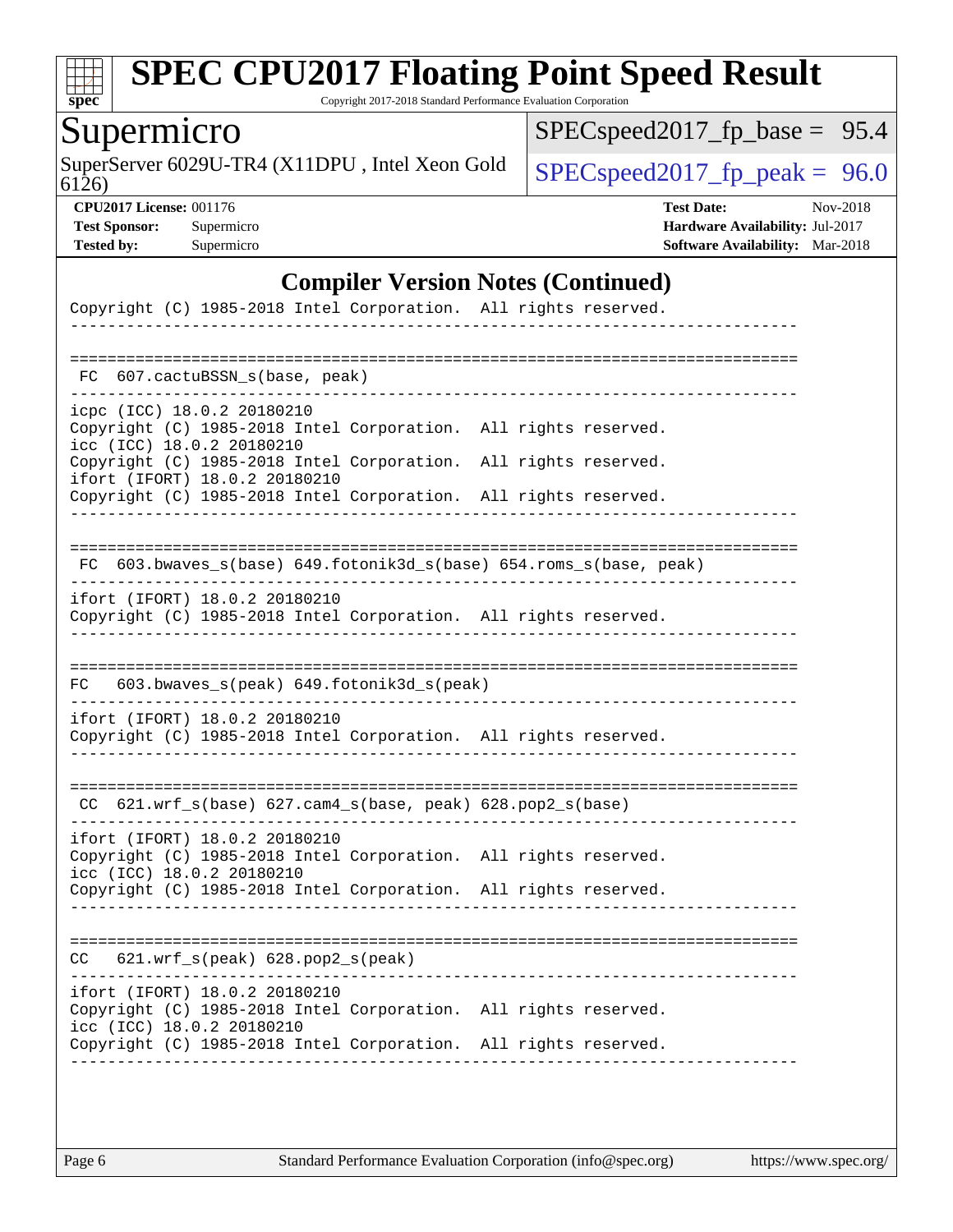

Copyright 2017-2018 Standard Performance Evaluation Corporation

### Supermicro

6126) SuperServer 6029U-TR4 (X11DPU, Intel Xeon Gold  $\big|$  SPECspeed 2017 fp\_peak = 96.0

 $SPECspeed2017_fp\_base = 95.4$ 

**[Test Sponsor:](http://www.spec.org/auto/cpu2017/Docs/result-fields.html#TestSponsor)** Supermicro **[Hardware Availability:](http://www.spec.org/auto/cpu2017/Docs/result-fields.html#HardwareAvailability)** Jul-2017 **[Tested by:](http://www.spec.org/auto/cpu2017/Docs/result-fields.html#Testedby)** Supermicro **[Software Availability:](http://www.spec.org/auto/cpu2017/Docs/result-fields.html#SoftwareAvailability)** Mar-2018

**[CPU2017 License:](http://www.spec.org/auto/cpu2017/Docs/result-fields.html#CPU2017License)** 001176 **[Test Date:](http://www.spec.org/auto/cpu2017/Docs/result-fields.html#TestDate)** Nov-2018

## **[Base Compiler Invocation](http://www.spec.org/auto/cpu2017/Docs/result-fields.html#BaseCompilerInvocation)**

[C benchmarks](http://www.spec.org/auto/cpu2017/Docs/result-fields.html#Cbenchmarks): [icc -m64 -std=c11](http://www.spec.org/cpu2017/results/res2018q4/cpu2017-20181127-09955.flags.html#user_CCbase_intel_icc_64bit_c11_33ee0cdaae7deeeab2a9725423ba97205ce30f63b9926c2519791662299b76a0318f32ddfffdc46587804de3178b4f9328c46fa7c2b0cd779d7a61945c91cd35)

[Fortran benchmarks](http://www.spec.org/auto/cpu2017/Docs/result-fields.html#Fortranbenchmarks): [ifort -m64](http://www.spec.org/cpu2017/results/res2018q4/cpu2017-20181127-09955.flags.html#user_FCbase_intel_ifort_64bit_24f2bb282fbaeffd6157abe4f878425411749daecae9a33200eee2bee2fe76f3b89351d69a8130dd5949958ce389cf37ff59a95e7a40d588e8d3a57e0c3fd751)

[Benchmarks using both Fortran and C](http://www.spec.org/auto/cpu2017/Docs/result-fields.html#BenchmarksusingbothFortranandC): [ifort -m64](http://www.spec.org/cpu2017/results/res2018q4/cpu2017-20181127-09955.flags.html#user_CC_FCbase_intel_ifort_64bit_24f2bb282fbaeffd6157abe4f878425411749daecae9a33200eee2bee2fe76f3b89351d69a8130dd5949958ce389cf37ff59a95e7a40d588e8d3a57e0c3fd751) [icc -m64 -std=c11](http://www.spec.org/cpu2017/results/res2018q4/cpu2017-20181127-09955.flags.html#user_CC_FCbase_intel_icc_64bit_c11_33ee0cdaae7deeeab2a9725423ba97205ce30f63b9926c2519791662299b76a0318f32ddfffdc46587804de3178b4f9328c46fa7c2b0cd779d7a61945c91cd35)

[Benchmarks using Fortran, C, and C++](http://www.spec.org/auto/cpu2017/Docs/result-fields.html#BenchmarksusingFortranCandCXX): [icpc -m64](http://www.spec.org/cpu2017/results/res2018q4/cpu2017-20181127-09955.flags.html#user_CC_CXX_FCbase_intel_icpc_64bit_4ecb2543ae3f1412ef961e0650ca070fec7b7afdcd6ed48761b84423119d1bf6bdf5cad15b44d48e7256388bc77273b966e5eb805aefd121eb22e9299b2ec9d9) [icc -m64 -std=c11](http://www.spec.org/cpu2017/results/res2018q4/cpu2017-20181127-09955.flags.html#user_CC_CXX_FCbase_intel_icc_64bit_c11_33ee0cdaae7deeeab2a9725423ba97205ce30f63b9926c2519791662299b76a0318f32ddfffdc46587804de3178b4f9328c46fa7c2b0cd779d7a61945c91cd35) [ifort -m64](http://www.spec.org/cpu2017/results/res2018q4/cpu2017-20181127-09955.flags.html#user_CC_CXX_FCbase_intel_ifort_64bit_24f2bb282fbaeffd6157abe4f878425411749daecae9a33200eee2bee2fe76f3b89351d69a8130dd5949958ce389cf37ff59a95e7a40d588e8d3a57e0c3fd751)

### **[Base Portability Flags](http://www.spec.org/auto/cpu2017/Docs/result-fields.html#BasePortabilityFlags)**

 603.bwaves\_s: [-DSPEC\\_LP64](http://www.spec.org/cpu2017/results/res2018q4/cpu2017-20181127-09955.flags.html#suite_basePORTABILITY603_bwaves_s_DSPEC_LP64) 607.cactuBSSN\_s: [-DSPEC\\_LP64](http://www.spec.org/cpu2017/results/res2018q4/cpu2017-20181127-09955.flags.html#suite_basePORTABILITY607_cactuBSSN_s_DSPEC_LP64) 619.lbm\_s: [-DSPEC\\_LP64](http://www.spec.org/cpu2017/results/res2018q4/cpu2017-20181127-09955.flags.html#suite_basePORTABILITY619_lbm_s_DSPEC_LP64) 621.wrf\_s: [-DSPEC\\_LP64](http://www.spec.org/cpu2017/results/res2018q4/cpu2017-20181127-09955.flags.html#suite_basePORTABILITY621_wrf_s_DSPEC_LP64) [-DSPEC\\_CASE\\_FLAG](http://www.spec.org/cpu2017/results/res2018q4/cpu2017-20181127-09955.flags.html#b621.wrf_s_baseCPORTABILITY_DSPEC_CASE_FLAG) [-convert big\\_endian](http://www.spec.org/cpu2017/results/res2018q4/cpu2017-20181127-09955.flags.html#user_baseFPORTABILITY621_wrf_s_convert_big_endian_c3194028bc08c63ac5d04de18c48ce6d347e4e562e8892b8bdbdc0214820426deb8554edfa529a3fb25a586e65a3d812c835984020483e7e73212c4d31a38223) 627.cam4\_s: [-DSPEC\\_LP64](http://www.spec.org/cpu2017/results/res2018q4/cpu2017-20181127-09955.flags.html#suite_basePORTABILITY627_cam4_s_DSPEC_LP64) [-DSPEC\\_CASE\\_FLAG](http://www.spec.org/cpu2017/results/res2018q4/cpu2017-20181127-09955.flags.html#b627.cam4_s_baseCPORTABILITY_DSPEC_CASE_FLAG) 628.pop2\_s: [-DSPEC\\_LP64](http://www.spec.org/cpu2017/results/res2018q4/cpu2017-20181127-09955.flags.html#suite_basePORTABILITY628_pop2_s_DSPEC_LP64) [-DSPEC\\_CASE\\_FLAG](http://www.spec.org/cpu2017/results/res2018q4/cpu2017-20181127-09955.flags.html#b628.pop2_s_baseCPORTABILITY_DSPEC_CASE_FLAG) [-convert big\\_endian](http://www.spec.org/cpu2017/results/res2018q4/cpu2017-20181127-09955.flags.html#user_baseFPORTABILITY628_pop2_s_convert_big_endian_c3194028bc08c63ac5d04de18c48ce6d347e4e562e8892b8bdbdc0214820426deb8554edfa529a3fb25a586e65a3d812c835984020483e7e73212c4d31a38223) [-assume byterecl](http://www.spec.org/cpu2017/results/res2018q4/cpu2017-20181127-09955.flags.html#user_baseFPORTABILITY628_pop2_s_assume_byterecl_7e47d18b9513cf18525430bbf0f2177aa9bf368bc7a059c09b2c06a34b53bd3447c950d3f8d6c70e3faf3a05c8557d66a5798b567902e8849adc142926523472) 638.imagick\_s: [-DSPEC\\_LP64](http://www.spec.org/cpu2017/results/res2018q4/cpu2017-20181127-09955.flags.html#suite_basePORTABILITY638_imagick_s_DSPEC_LP64) 644.nab\_s: [-DSPEC\\_LP64](http://www.spec.org/cpu2017/results/res2018q4/cpu2017-20181127-09955.flags.html#suite_basePORTABILITY644_nab_s_DSPEC_LP64) 649.fotonik3d\_s: [-DSPEC\\_LP64](http://www.spec.org/cpu2017/results/res2018q4/cpu2017-20181127-09955.flags.html#suite_basePORTABILITY649_fotonik3d_s_DSPEC_LP64) 654.roms\_s: [-DSPEC\\_LP64](http://www.spec.org/cpu2017/results/res2018q4/cpu2017-20181127-09955.flags.html#suite_basePORTABILITY654_roms_s_DSPEC_LP64)

## **[Base Optimization Flags](http://www.spec.org/auto/cpu2017/Docs/result-fields.html#BaseOptimizationFlags)**

#### [C benchmarks](http://www.spec.org/auto/cpu2017/Docs/result-fields.html#Cbenchmarks):

[-Wl,-z,muldefs](http://www.spec.org/cpu2017/results/res2018q4/cpu2017-20181127-09955.flags.html#user_CCbase_link_force_multiple1_b4cbdb97b34bdee9ceefcfe54f4c8ea74255f0b02a4b23e853cdb0e18eb4525ac79b5a88067c842dd0ee6996c24547a27a4b99331201badda8798ef8a743f577) [-xCORE-AVX512](http://www.spec.org/cpu2017/results/res2018q4/cpu2017-20181127-09955.flags.html#user_CCbase_f-xCORE-AVX512) [-ipo](http://www.spec.org/cpu2017/results/res2018q4/cpu2017-20181127-09955.flags.html#user_CCbase_f-ipo) [-O3](http://www.spec.org/cpu2017/results/res2018q4/cpu2017-20181127-09955.flags.html#user_CCbase_f-O3) [-no-prec-div](http://www.spec.org/cpu2017/results/res2018q4/cpu2017-20181127-09955.flags.html#user_CCbase_f-no-prec-div) [-qopt-prefetch](http://www.spec.org/cpu2017/results/res2018q4/cpu2017-20181127-09955.flags.html#user_CCbase_f-qopt-prefetch) [-ffinite-math-only](http://www.spec.org/cpu2017/results/res2018q4/cpu2017-20181127-09955.flags.html#user_CCbase_f_finite_math_only_cb91587bd2077682c4b38af759c288ed7c732db004271a9512da14a4f8007909a5f1427ecbf1a0fb78ff2a814402c6114ac565ca162485bbcae155b5e4258871) [-qopt-mem-layout-trans=3](http://www.spec.org/cpu2017/results/res2018q4/cpu2017-20181127-09955.flags.html#user_CCbase_f-qopt-mem-layout-trans_de80db37974c74b1f0e20d883f0b675c88c3b01e9d123adea9b28688d64333345fb62bc4a798493513fdb68f60282f9a726aa07f478b2f7113531aecce732043) [-qopenmp](http://www.spec.org/cpu2017/results/res2018q4/cpu2017-20181127-09955.flags.html#user_CCbase_qopenmp_16be0c44f24f464004c6784a7acb94aca937f053568ce72f94b139a11c7c168634a55f6653758ddd83bcf7b8463e8028bb0b48b77bcddc6b78d5d95bb1df2967) [-DSPEC\\_OPENMP](http://www.spec.org/cpu2017/results/res2018q4/cpu2017-20181127-09955.flags.html#suite_CCbase_DSPEC_OPENMP) [-L/usr/local/je5.0.1-64/lib](http://www.spec.org/cpu2017/results/res2018q4/cpu2017-20181127-09955.flags.html#user_CCbase_jemalloc_link_path64_4b10a636b7bce113509b17f3bd0d6226c5fb2346b9178c2d0232c14f04ab830f976640479e5c33dc2bcbbdad86ecfb6634cbbd4418746f06f368b512fced5394) [-ljemalloc](http://www.spec.org/cpu2017/results/res2018q4/cpu2017-20181127-09955.flags.html#user_CCbase_jemalloc_link_lib_d1249b907c500fa1c0672f44f562e3d0f79738ae9e3c4a9c376d49f265a04b9c99b167ecedbf6711b3085be911c67ff61f150a17b3472be731631ba4d0471706)

#### [Fortran benchmarks](http://www.spec.org/auto/cpu2017/Docs/result-fields.html#Fortranbenchmarks):

[-Wl,-z,muldefs](http://www.spec.org/cpu2017/results/res2018q4/cpu2017-20181127-09955.flags.html#user_FCbase_link_force_multiple1_b4cbdb97b34bdee9ceefcfe54f4c8ea74255f0b02a4b23e853cdb0e18eb4525ac79b5a88067c842dd0ee6996c24547a27a4b99331201badda8798ef8a743f577) [-DSPEC\\_OPENMP](http://www.spec.org/cpu2017/results/res2018q4/cpu2017-20181127-09955.flags.html#suite_FCbase_DSPEC_OPENMP) [-xCORE-AVX512](http://www.spec.org/cpu2017/results/res2018q4/cpu2017-20181127-09955.flags.html#user_FCbase_f-xCORE-AVX512) [-ipo](http://www.spec.org/cpu2017/results/res2018q4/cpu2017-20181127-09955.flags.html#user_FCbase_f-ipo) [-O3](http://www.spec.org/cpu2017/results/res2018q4/cpu2017-20181127-09955.flags.html#user_FCbase_f-O3) [-no-prec-div](http://www.spec.org/cpu2017/results/res2018q4/cpu2017-20181127-09955.flags.html#user_FCbase_f-no-prec-div) [-qopt-prefetch](http://www.spec.org/cpu2017/results/res2018q4/cpu2017-20181127-09955.flags.html#user_FCbase_f-qopt-prefetch) [-ffinite-math-only](http://www.spec.org/cpu2017/results/res2018q4/cpu2017-20181127-09955.flags.html#user_FCbase_f_finite_math_only_cb91587bd2077682c4b38af759c288ed7c732db004271a9512da14a4f8007909a5f1427ecbf1a0fb78ff2a814402c6114ac565ca162485bbcae155b5e4258871) [-qopt-mem-layout-trans=3](http://www.spec.org/cpu2017/results/res2018q4/cpu2017-20181127-09955.flags.html#user_FCbase_f-qopt-mem-layout-trans_de80db37974c74b1f0e20d883f0b675c88c3b01e9d123adea9b28688d64333345fb62bc4a798493513fdb68f60282f9a726aa07f478b2f7113531aecce732043) [-qopenmp](http://www.spec.org/cpu2017/results/res2018q4/cpu2017-20181127-09955.flags.html#user_FCbase_qopenmp_16be0c44f24f464004c6784a7acb94aca937f053568ce72f94b139a11c7c168634a55f6653758ddd83bcf7b8463e8028bb0b48b77bcddc6b78d5d95bb1df2967) [-nostandard-realloc-lhs](http://www.spec.org/cpu2017/results/res2018q4/cpu2017-20181127-09955.flags.html#user_FCbase_f_2003_std_realloc_82b4557e90729c0f113870c07e44d33d6f5a304b4f63d4c15d2d0f1fab99f5daaed73bdb9275d9ae411527f28b936061aa8b9c8f2d63842963b95c9dd6426b8a) [-L/usr/local/je5.0.1-64/lib](http://www.spec.org/cpu2017/results/res2018q4/cpu2017-20181127-09955.flags.html#user_FCbase_jemalloc_link_path64_4b10a636b7bce113509b17f3bd0d6226c5fb2346b9178c2d0232c14f04ab830f976640479e5c33dc2bcbbdad86ecfb6634cbbd4418746f06f368b512fced5394) [-ljemalloc](http://www.spec.org/cpu2017/results/res2018q4/cpu2017-20181127-09955.flags.html#user_FCbase_jemalloc_link_lib_d1249b907c500fa1c0672f44f562e3d0f79738ae9e3c4a9c376d49f265a04b9c99b167ecedbf6711b3085be911c67ff61f150a17b3472be731631ba4d0471706)

[Benchmarks using both Fortran and C](http://www.spec.org/auto/cpu2017/Docs/result-fields.html#BenchmarksusingbothFortranandC):

[-Wl,-z,muldefs](http://www.spec.org/cpu2017/results/res2018q4/cpu2017-20181127-09955.flags.html#user_CC_FCbase_link_force_multiple1_b4cbdb97b34bdee9ceefcfe54f4c8ea74255f0b02a4b23e853cdb0e18eb4525ac79b5a88067c842dd0ee6996c24547a27a4b99331201badda8798ef8a743f577) [-xCORE-AVX512](http://www.spec.org/cpu2017/results/res2018q4/cpu2017-20181127-09955.flags.html#user_CC_FCbase_f-xCORE-AVX512) [-ipo](http://www.spec.org/cpu2017/results/res2018q4/cpu2017-20181127-09955.flags.html#user_CC_FCbase_f-ipo) [-O3](http://www.spec.org/cpu2017/results/res2018q4/cpu2017-20181127-09955.flags.html#user_CC_FCbase_f-O3) [-no-prec-div](http://www.spec.org/cpu2017/results/res2018q4/cpu2017-20181127-09955.flags.html#user_CC_FCbase_f-no-prec-div) [-qopt-prefetch](http://www.spec.org/cpu2017/results/res2018q4/cpu2017-20181127-09955.flags.html#user_CC_FCbase_f-qopt-prefetch) [-ffinite-math-only](http://www.spec.org/cpu2017/results/res2018q4/cpu2017-20181127-09955.flags.html#user_CC_FCbase_f_finite_math_only_cb91587bd2077682c4b38af759c288ed7c732db004271a9512da14a4f8007909a5f1427ecbf1a0fb78ff2a814402c6114ac565ca162485bbcae155b5e4258871) [-qopt-mem-layout-trans=3](http://www.spec.org/cpu2017/results/res2018q4/cpu2017-20181127-09955.flags.html#user_CC_FCbase_f-qopt-mem-layout-trans_de80db37974c74b1f0e20d883f0b675c88c3b01e9d123adea9b28688d64333345fb62bc4a798493513fdb68f60282f9a726aa07f478b2f7113531aecce732043) [-qopenmp](http://www.spec.org/cpu2017/results/res2018q4/cpu2017-20181127-09955.flags.html#user_CC_FCbase_qopenmp_16be0c44f24f464004c6784a7acb94aca937f053568ce72f94b139a11c7c168634a55f6653758ddd83bcf7b8463e8028bb0b48b77bcddc6b78d5d95bb1df2967) [-DSPEC\\_OPENMP](http://www.spec.org/cpu2017/results/res2018q4/cpu2017-20181127-09955.flags.html#suite_CC_FCbase_DSPEC_OPENMP) [-nostandard-realloc-lhs](http://www.spec.org/cpu2017/results/res2018q4/cpu2017-20181127-09955.flags.html#user_CC_FCbase_f_2003_std_realloc_82b4557e90729c0f113870c07e44d33d6f5a304b4f63d4c15d2d0f1fab99f5daaed73bdb9275d9ae411527f28b936061aa8b9c8f2d63842963b95c9dd6426b8a) [-L/usr/local/je5.0.1-64/lib](http://www.spec.org/cpu2017/results/res2018q4/cpu2017-20181127-09955.flags.html#user_CC_FCbase_jemalloc_link_path64_4b10a636b7bce113509b17f3bd0d6226c5fb2346b9178c2d0232c14f04ab830f976640479e5c33dc2bcbbdad86ecfb6634cbbd4418746f06f368b512fced5394) [-ljemalloc](http://www.spec.org/cpu2017/results/res2018q4/cpu2017-20181127-09955.flags.html#user_CC_FCbase_jemalloc_link_lib_d1249b907c500fa1c0672f44f562e3d0f79738ae9e3c4a9c376d49f265a04b9c99b167ecedbf6711b3085be911c67ff61f150a17b3472be731631ba4d0471706)

**(Continued on next page)**

| Page 7<br>Standard Performance Evaluation Corporation (info@spec.org)<br>https://www.spec.org/ |
|------------------------------------------------------------------------------------------------|
|------------------------------------------------------------------------------------------------|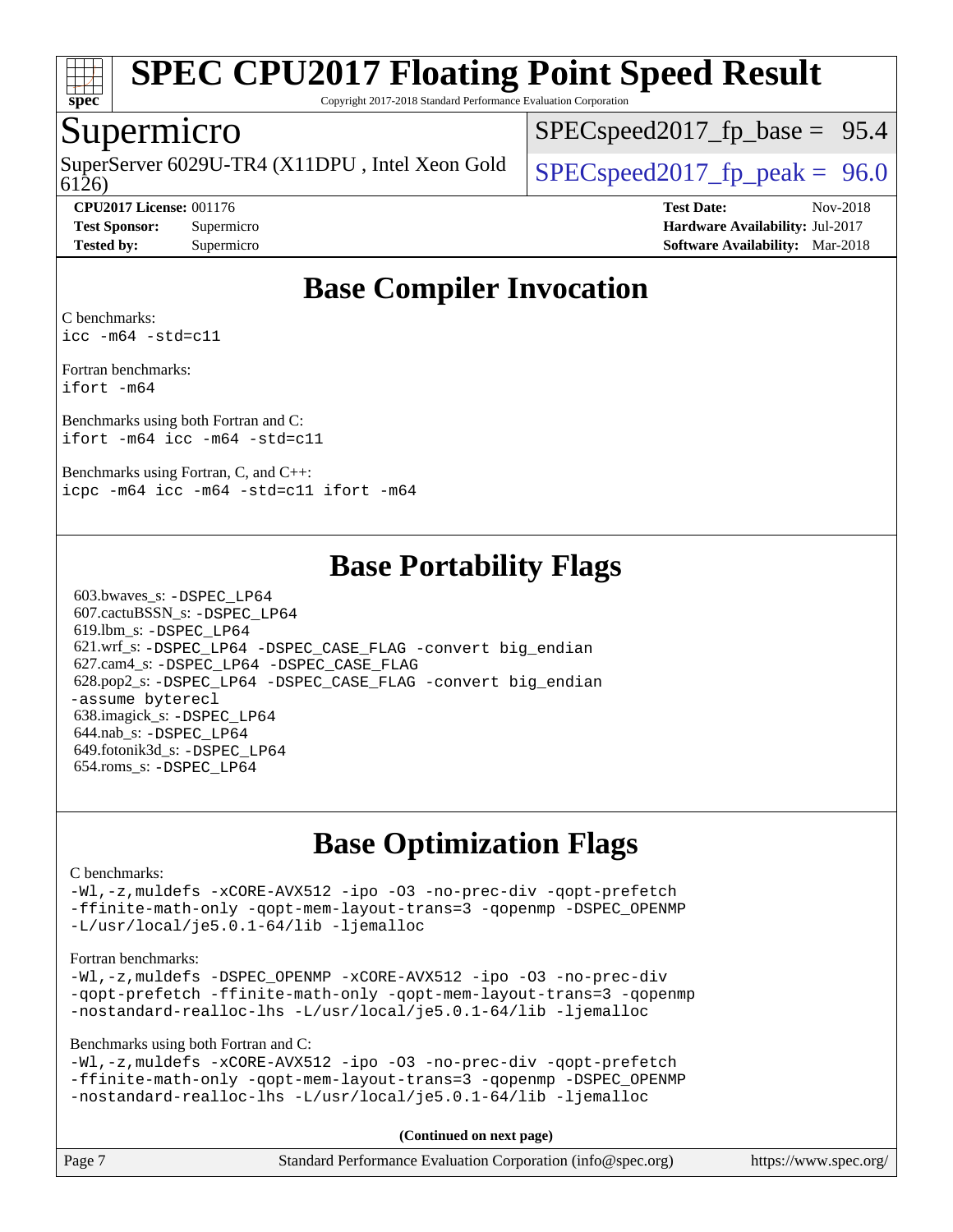

Copyright 2017-2018 Standard Performance Evaluation Corporation

### Supermicro

SuperServer 6029U-TR4 (X11DPU, Intel Xeon Gold  $\left|$  SPECspeed2017 fp\_peak = 96.0

 $SPECspeed2017_fp\_base = 95.4$ 

6126)

**[CPU2017 License:](http://www.spec.org/auto/cpu2017/Docs/result-fields.html#CPU2017License)** 001176 **[Test Date:](http://www.spec.org/auto/cpu2017/Docs/result-fields.html#TestDate)** Nov-2018 **[Test Sponsor:](http://www.spec.org/auto/cpu2017/Docs/result-fields.html#TestSponsor)** Supermicro **[Hardware Availability:](http://www.spec.org/auto/cpu2017/Docs/result-fields.html#HardwareAvailability)** Jul-2017 **[Tested by:](http://www.spec.org/auto/cpu2017/Docs/result-fields.html#Testedby)** Supermicro **[Software Availability:](http://www.spec.org/auto/cpu2017/Docs/result-fields.html#SoftwareAvailability)** Mar-2018

## **[Base Optimization Flags \(Continued\)](http://www.spec.org/auto/cpu2017/Docs/result-fields.html#BaseOptimizationFlags)**

[Benchmarks using Fortran, C, and C++:](http://www.spec.org/auto/cpu2017/Docs/result-fields.html#BenchmarksusingFortranCandCXX)

[-Wl,-z,muldefs](http://www.spec.org/cpu2017/results/res2018q4/cpu2017-20181127-09955.flags.html#user_CC_CXX_FCbase_link_force_multiple1_b4cbdb97b34bdee9ceefcfe54f4c8ea74255f0b02a4b23e853cdb0e18eb4525ac79b5a88067c842dd0ee6996c24547a27a4b99331201badda8798ef8a743f577) [-xCORE-AVX512](http://www.spec.org/cpu2017/results/res2018q4/cpu2017-20181127-09955.flags.html#user_CC_CXX_FCbase_f-xCORE-AVX512) [-ipo](http://www.spec.org/cpu2017/results/res2018q4/cpu2017-20181127-09955.flags.html#user_CC_CXX_FCbase_f-ipo) [-O3](http://www.spec.org/cpu2017/results/res2018q4/cpu2017-20181127-09955.flags.html#user_CC_CXX_FCbase_f-O3) [-no-prec-div](http://www.spec.org/cpu2017/results/res2018q4/cpu2017-20181127-09955.flags.html#user_CC_CXX_FCbase_f-no-prec-div) [-qopt-prefetch](http://www.spec.org/cpu2017/results/res2018q4/cpu2017-20181127-09955.flags.html#user_CC_CXX_FCbase_f-qopt-prefetch) [-ffinite-math-only](http://www.spec.org/cpu2017/results/res2018q4/cpu2017-20181127-09955.flags.html#user_CC_CXX_FCbase_f_finite_math_only_cb91587bd2077682c4b38af759c288ed7c732db004271a9512da14a4f8007909a5f1427ecbf1a0fb78ff2a814402c6114ac565ca162485bbcae155b5e4258871) [-qopt-mem-layout-trans=3](http://www.spec.org/cpu2017/results/res2018q4/cpu2017-20181127-09955.flags.html#user_CC_CXX_FCbase_f-qopt-mem-layout-trans_de80db37974c74b1f0e20d883f0b675c88c3b01e9d123adea9b28688d64333345fb62bc4a798493513fdb68f60282f9a726aa07f478b2f7113531aecce732043) [-qopenmp](http://www.spec.org/cpu2017/results/res2018q4/cpu2017-20181127-09955.flags.html#user_CC_CXX_FCbase_qopenmp_16be0c44f24f464004c6784a7acb94aca937f053568ce72f94b139a11c7c168634a55f6653758ddd83bcf7b8463e8028bb0b48b77bcddc6b78d5d95bb1df2967) [-DSPEC\\_OPENMP](http://www.spec.org/cpu2017/results/res2018q4/cpu2017-20181127-09955.flags.html#suite_CC_CXX_FCbase_DSPEC_OPENMP) [-nostandard-realloc-lhs](http://www.spec.org/cpu2017/results/res2018q4/cpu2017-20181127-09955.flags.html#user_CC_CXX_FCbase_f_2003_std_realloc_82b4557e90729c0f113870c07e44d33d6f5a304b4f63d4c15d2d0f1fab99f5daaed73bdb9275d9ae411527f28b936061aa8b9c8f2d63842963b95c9dd6426b8a) [-L/usr/local/je5.0.1-64/lib](http://www.spec.org/cpu2017/results/res2018q4/cpu2017-20181127-09955.flags.html#user_CC_CXX_FCbase_jemalloc_link_path64_4b10a636b7bce113509b17f3bd0d6226c5fb2346b9178c2d0232c14f04ab830f976640479e5c33dc2bcbbdad86ecfb6634cbbd4418746f06f368b512fced5394) [-ljemalloc](http://www.spec.org/cpu2017/results/res2018q4/cpu2017-20181127-09955.flags.html#user_CC_CXX_FCbase_jemalloc_link_lib_d1249b907c500fa1c0672f44f562e3d0f79738ae9e3c4a9c376d49f265a04b9c99b167ecedbf6711b3085be911c67ff61f150a17b3472be731631ba4d0471706)

## **[Peak Compiler Invocation](http://www.spec.org/auto/cpu2017/Docs/result-fields.html#PeakCompilerInvocation)**

[C benchmarks](http://www.spec.org/auto/cpu2017/Docs/result-fields.html#Cbenchmarks): [icc -m64 -std=c11](http://www.spec.org/cpu2017/results/res2018q4/cpu2017-20181127-09955.flags.html#user_CCpeak_intel_icc_64bit_c11_33ee0cdaae7deeeab2a9725423ba97205ce30f63b9926c2519791662299b76a0318f32ddfffdc46587804de3178b4f9328c46fa7c2b0cd779d7a61945c91cd35)

[Fortran benchmarks](http://www.spec.org/auto/cpu2017/Docs/result-fields.html#Fortranbenchmarks): [ifort -m64](http://www.spec.org/cpu2017/results/res2018q4/cpu2017-20181127-09955.flags.html#user_FCpeak_intel_ifort_64bit_24f2bb282fbaeffd6157abe4f878425411749daecae9a33200eee2bee2fe76f3b89351d69a8130dd5949958ce389cf37ff59a95e7a40d588e8d3a57e0c3fd751)

[Benchmarks using both Fortran and C](http://www.spec.org/auto/cpu2017/Docs/result-fields.html#BenchmarksusingbothFortranandC): [ifort -m64](http://www.spec.org/cpu2017/results/res2018q4/cpu2017-20181127-09955.flags.html#user_CC_FCpeak_intel_ifort_64bit_24f2bb282fbaeffd6157abe4f878425411749daecae9a33200eee2bee2fe76f3b89351d69a8130dd5949958ce389cf37ff59a95e7a40d588e8d3a57e0c3fd751) [icc -m64 -std=c11](http://www.spec.org/cpu2017/results/res2018q4/cpu2017-20181127-09955.flags.html#user_CC_FCpeak_intel_icc_64bit_c11_33ee0cdaae7deeeab2a9725423ba97205ce30f63b9926c2519791662299b76a0318f32ddfffdc46587804de3178b4f9328c46fa7c2b0cd779d7a61945c91cd35)

[Benchmarks using Fortran, C, and C++:](http://www.spec.org/auto/cpu2017/Docs/result-fields.html#BenchmarksusingFortranCandCXX) [icpc -m64](http://www.spec.org/cpu2017/results/res2018q4/cpu2017-20181127-09955.flags.html#user_CC_CXX_FCpeak_intel_icpc_64bit_4ecb2543ae3f1412ef961e0650ca070fec7b7afdcd6ed48761b84423119d1bf6bdf5cad15b44d48e7256388bc77273b966e5eb805aefd121eb22e9299b2ec9d9) [icc -m64 -std=c11](http://www.spec.org/cpu2017/results/res2018q4/cpu2017-20181127-09955.flags.html#user_CC_CXX_FCpeak_intel_icc_64bit_c11_33ee0cdaae7deeeab2a9725423ba97205ce30f63b9926c2519791662299b76a0318f32ddfffdc46587804de3178b4f9328c46fa7c2b0cd779d7a61945c91cd35) [ifort -m64](http://www.spec.org/cpu2017/results/res2018q4/cpu2017-20181127-09955.flags.html#user_CC_CXX_FCpeak_intel_ifort_64bit_24f2bb282fbaeffd6157abe4f878425411749daecae9a33200eee2bee2fe76f3b89351d69a8130dd5949958ce389cf37ff59a95e7a40d588e8d3a57e0c3fd751)

## **[Peak Portability Flags](http://www.spec.org/auto/cpu2017/Docs/result-fields.html#PeakPortabilityFlags)**

Same as Base Portability Flags

## **[Peak Optimization Flags](http://www.spec.org/auto/cpu2017/Docs/result-fields.html#PeakOptimizationFlags)**

[C benchmarks](http://www.spec.org/auto/cpu2017/Docs/result-fields.html#Cbenchmarks):

619.lbm\_s: basepeak = yes

638.imagick\_s: basepeak = yes

 $644$ .nab\_s: basepeak = yes

[Fortran benchmarks](http://www.spec.org/auto/cpu2017/Docs/result-fields.html#Fortranbenchmarks):

```
 603.bwaves_s: -prof-gen(pass 1) -prof-use(pass 2) -DSPEC_SUPPRESS_OPENMP
-DSPEC_OPENMP -O2 -xCORE-AVX512 -qopt-prefetch -ipo -O3
-ffinite-math-only -no-prec-div -qopt-mem-layout-trans=3
```
**(Continued on next page)**

Page 8 Standard Performance Evaluation Corporation [\(info@spec.org\)](mailto:info@spec.org) <https://www.spec.org/>